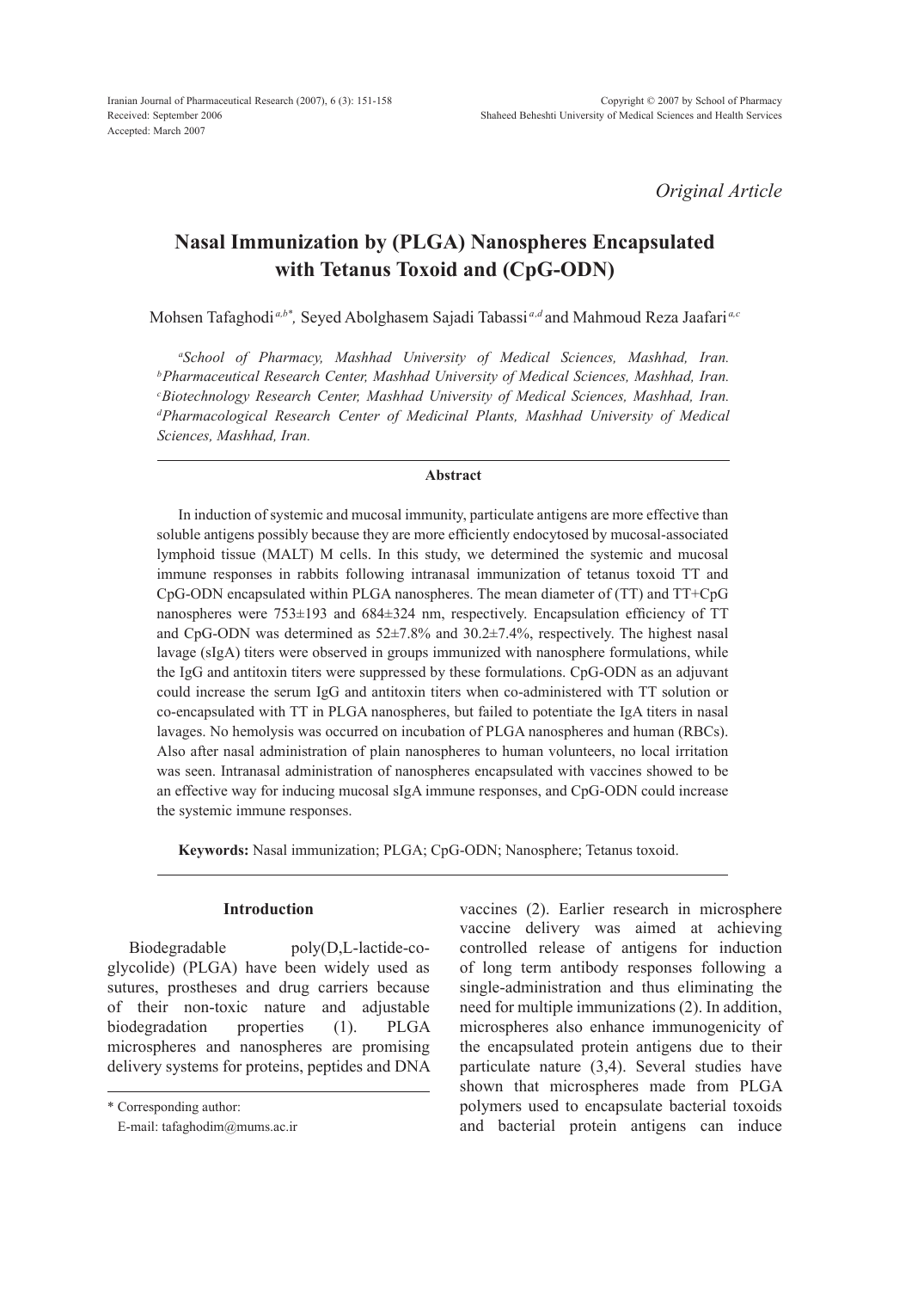protective and long lasting immune responses in small animal models (5). Both systemic and mucosal immune responses have been achieved after encapsulation of protein antigens in PLGA microspheres (6). Several nasal immunization studies have shown that particulated antigens, for example those encapsulated within biodegradable microspheres or liposomes, stimulate superior immunity to soluble immunogens (4,7,8).

Oligodeoxynucleotides (ODN) containing immunostimulatory CpG motifs are now recognized as a new class of adjuvants (9,10). These have sequences similar to unmethylated CpG dinucleotides of bacterial DNA. The innate immune system can recognize and differentiate these CpG ODN from the vertebrate's methylated DNA with the help of pattern recognition receptors to trigger an immune response against the perceived bacterial infection (11). CpG ODN affects various components of the immune system (12-14). In general, CpG ODN induces strong humoral and cellular immune responses with a bias towards a T helper type 1 (Th1) response (15). CpG ODN appear to be a promising class of adjuvants for a wide variety of vaccine candidates such as hepatitis viral surface antigen (16), inactivated influenza virus (17) and viral peptides (18).

Adjuvants can improve the immune responses by different mechanisms: some act as delivery systems which protect the immunogen from denaturation, help to target and increase antigen uptake by antigen-presenting cells (APCs) or by co-entrapment and co-presentation of antigen and another kinds of adjuvants to the same APCs (17). It has been shown that co-encapsulation of both CpG-ODN and antigens in the same delivery system or physical linkage of CpG-ODN to antigen highly increases the immune response (2,4).

In the present study, CpG ODN as an adjuvant for nasal immunization, was co-encapsulated with a model protein vaccine, tetanus toxoid (TT). TT is routinely used for immunization not only for humans but also for horses, sheeps, companion animals and other farm animals. Nanospheres encapsulated with TT, or both TT and CpG-ODN, were formulated characterized and their feasibility in inducing mucosal and systemic immune responses were evaluated.

#### **Exprimental**

#### **Materials**

Phosphorothioate CpG oligodeoxynucleotide (#1826) was purchased from Operon Technologies Inc. (Alameda, CA). PLGA 50:50 co-polymer (inherent viscosity 0.17 dl/g in hexafluroisopropanol) was purchased from Birmingham Polymer Inc. (Birmingham, AL, USA). Polyvinyl alcohol (PVA) (87- 89% hydrolyzed, 31000-50000 g/mol), dichloromethane, acetonitrile and Coomassie blue were purchased from Merck (Darmschtadt, Germany). Tetanus toxoid solution (2500 Lf/ml) and alum-adsorbed tetanus toxoid (50 Lf/ml) were from Razi vaccine and serum research institute (Hesarak, Iran). Anti-rabbit IgG and IgA were purchased from Sigma (Missuri, USA) and Bethyl Laboratories Inc. (Texas, USA), respectively.

White albino rabbits weighing 2-2.5 kg were provided by Pasteur Institute of Iran (Tehran, Iran).

*Preparation of PLGA nanospheres encapsulated with TT and/or CpG ODN*

Nanospheres were prepared using a W/O/W emulsion and solvent evaporation technique (19). Briefly, CpG ODN (75 µl, 4.4 µg/µl in Tris-EDTA (TE buffer 10 mM, pH 8.3) and TT (75 µl, 1200 Lf) solutions were mixed and emulsified with PLGA solution (600 µl, 33% w/v) in chloroform for 20 s using a microtip probe sonicator (MSE, England) in amplitude 18. Ice-water bath was used for prevention of temperature rise in sonication processes. The W/O emulsion was then combined with PVA solution (8 ml, 7.5% w/v in TE buffer) and sonicated (40 s) to form the W/O/W emulsion. The secondary emulsion was then added to PVA solution. The emulsion was further stirred for 2 h. Nanospheres were collected by centrifugation (20000 g, 15 min, 4°C) washed twice with distilled water and then lyophilized.

*Morphology and size analysis of PLGA nanospheres*

Scanning electron microscope (Leo, Oxford, UK) was used for both studying the morphological features of nanospheres and analyzing the size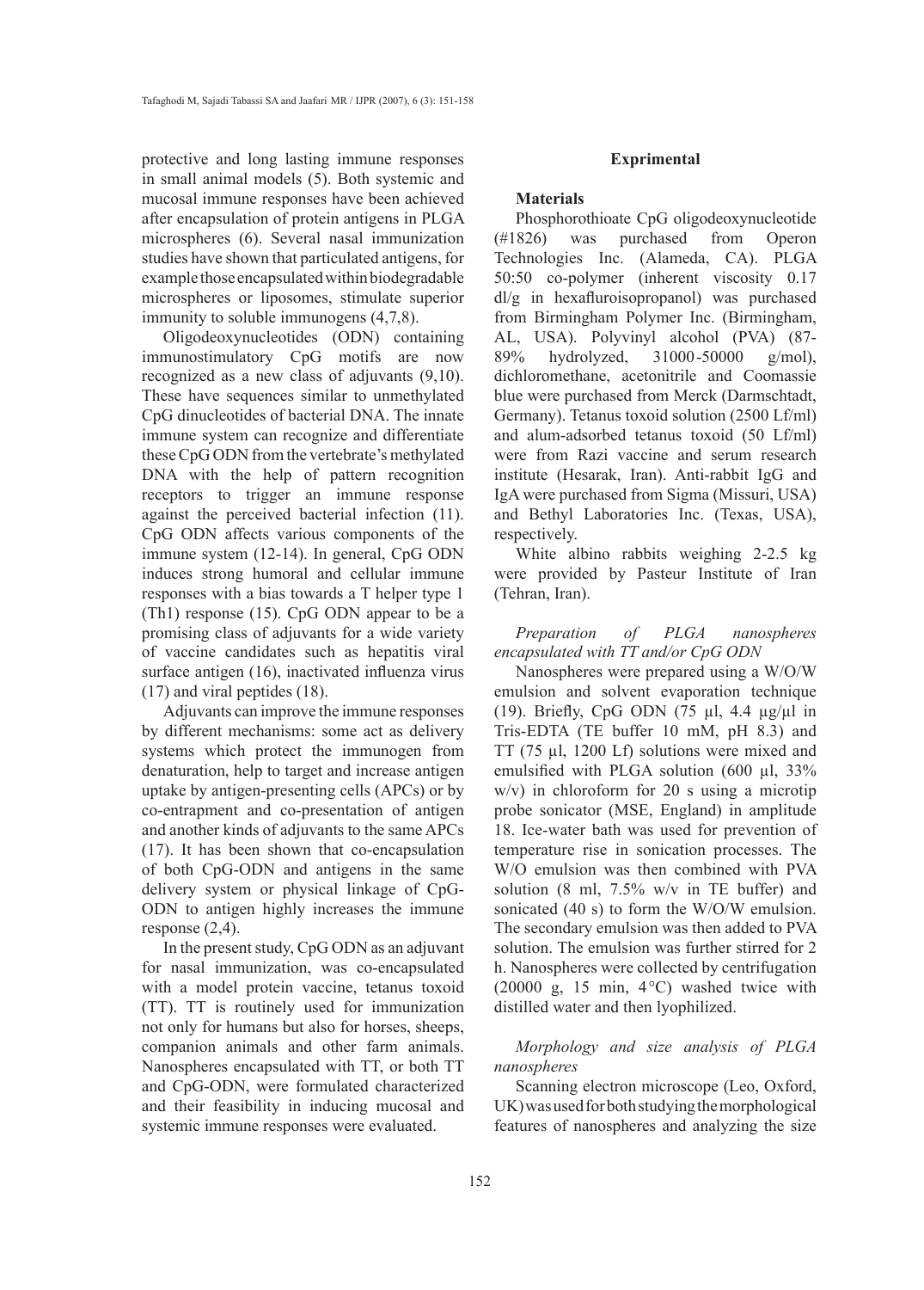distribution. For the latter purpose, using the SEM micrographs, the diameter of 250 nanospheres was randomly determined.

# *Determination of the encapsulation efficiency of tetanus toxoid (TT) and CpG ODN in PLGA nanospheres*

The TT content of PLGA nanospheres was determined using a two-step extraction method (2). Nanospheres were dissolved in Dichloromethane and precipitated TT was separated by centrifugation. The protein content was estimated using Bradford protein assay method.

Nanospheres containing only CpG ODN were similarly dissolved and the oligodeoxynucleotide was extracted in TE buffer (10 mM, pH 8.3). The amount of ODN was estimated spectrophotometrically based on absorbance at 260 nm (20).

#### *Nasal immunization studies*

Female albino rabbits weighing 2-2.5 kg (4 animals per group) were nasally administered with the following formulations in days 0, 14 and 28 of experiment:

1) Blank PLGA nanospheres

2) 40 Lf TT solution

3) 40 Lf TT+10 µg CpG-ODN both in solution

4) 40 Lf TT in nanospheres

5) 40 Lf TT+10 µg CpG-ODN both in nanospheres

6) 40 Lf TT in nanospheres+10 µg CpG-ODN solution

7) 10 Lf Alum-adsorbed TT (IM injection)

Animals were first injected with 40 mg/kg ketamine HCl to prevent the sneezing after administrations. Nanospheres suspensions and solutions  $(200 \mu l, 100 \mu l$  in each nostril) were administered using an automatic pipetter (Eppendorf).

Each animal was bled in days 21, 42 and 63. After the third bleeding, animal were sacrificed, trachea was cut and nasal cavity was washed with 10 ml sterile normal saline. Sera and nasal lavages of each group were frozen until immunological assays.

The research adhered to the Principles of Laboratory Animal Care (NIH publication #8523, revised in 1985).

## *Determination of serum Anti-TT IgG titers and nasal lavages anti-TT IgA titers*

Anti-TT antibodies in the rabbit serum and nasal lavage were detected and quantified by end-point titration using an enzyme-linked immunosorbent assay (ELISA) (4).

#### *Toxin neutralization (TN) test*

For determination of serum anti-TT antitoxin titers, the TN test was performed at  $L+/100$ and L+/1000 levels by the methods described elsewhere  $(4, 21)$ . The L+/100 and L+/1000 dose of tetanus toxin are the minimum amounts of tetanus toxin, when mixed respectively with 0.01 and 0.001 antitoxin unit [AU] of standard tetanus antitoxin, kills 100% of mice in 4 days. Tetanus toxin was diluted to  $L+/100$  or  $L+/1000$ doses per ml. Various dilutions of standard tetanus antitoxin and serum samples were mixed with L+/100 or L+/1000 doses of toxin. The volume was made up to 1 ml with normal saline. The toxin-antitoxin or toxin-serum mixtures were incubated at room temperature for 1 hour. Each mixture was assayed by injecting 0.5 ml subcutaneously into 3 mice. Mice were observed for 5 days for tetanic symptoms and deaths. The titers of samples were calculated against the standards in terms of AU/ml.

### *Erythrocyte lysis test*

The experiment was essentially performed as mentioned by Bjork and Edman (22). Human RBCs were suspended in Mc Ilvaine's buffer (citric acid, NaCl,  $Na<sub>2</sub>HPO<sub>4</sub>$ ) pH 7. Two hundred µl of RBC suspension (12% hematocrit) was incubated with 200 µl of PLGA nanospheres suspension (containing 0.25, 0.5 or 1 mg nanospheres) for 30 min at 37 °C. The absorbance of the supernatant was recorded at 540 nm.

## *Local irritation studies in human volunteers*

Ten mg of blank PLGA nanospheres were suspended in 100 µl PBS buffer and administered into the right nostril of 4 healthy volunteer and any symptoms of local irritations including sneezing, coughing, tearing, nasal stinging and burning was recorded in a one week follow up period (4).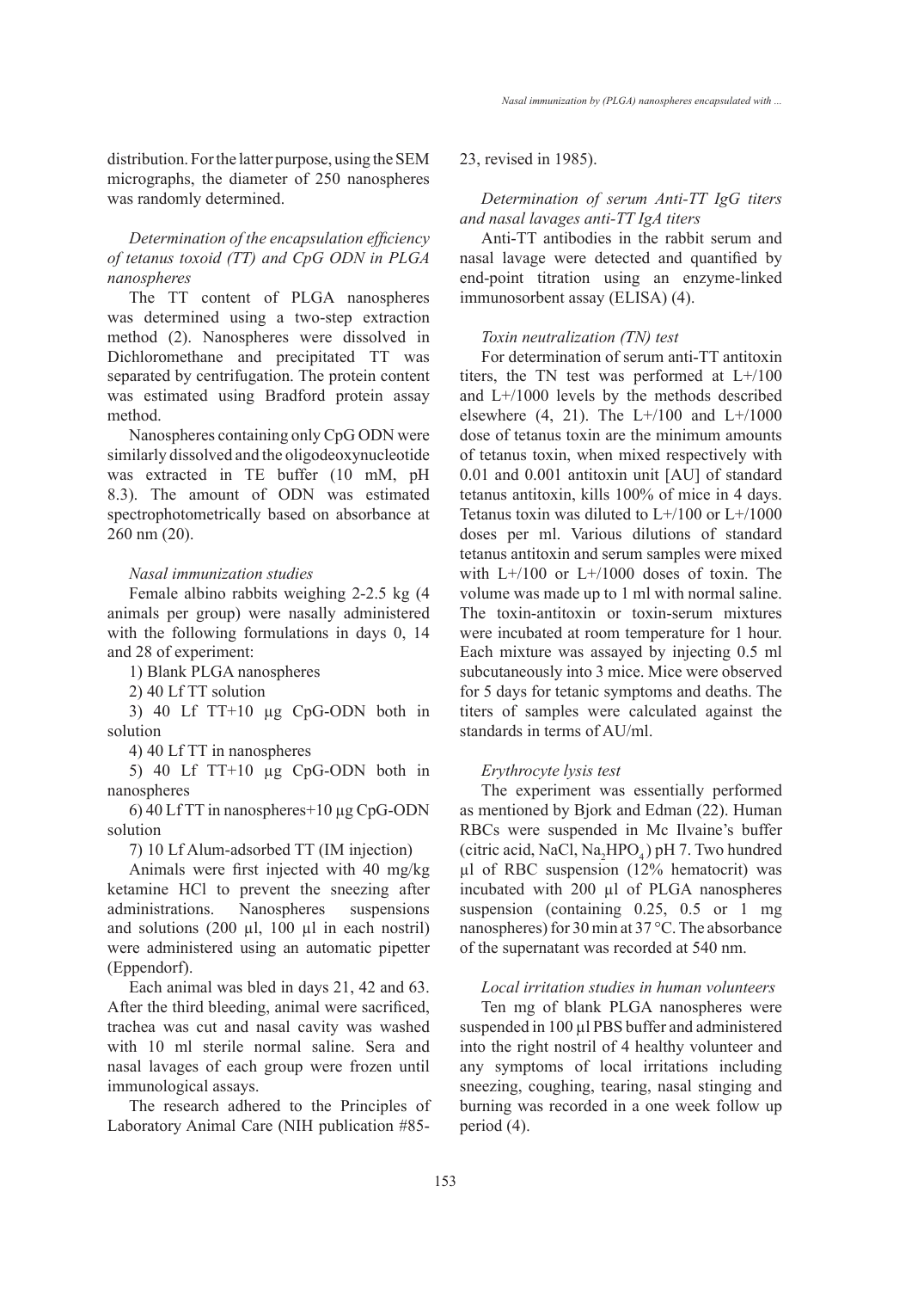

**Figure 1.** Scanning electron micrograph of PLGA nanospheres encapsulated with TT and CpG-ODN

This part of research followed the tenets of the Declaration of Helsinki promulgated in 1964 and was approved by the institutional human experimentation committee.

#### *Statistical analysis*

Statistical analysis was carried out by ANOVA and unpaired student t-test. P values less than 0.05 regarded as significant.

#### **Results**

*Morphology and size of PLGA nanospheres*

Mean diameters of PLGA nanospheres encapsulated with TT and TT+CpG ODN were respectively as 753±193 and 684±324 nm  $(n = 250)$ . The differences were not significant (P>0.05). The high SD values are mainly rooted from the preparation method (emulsification) rather than size analyzing method. Scanning electron micrograph of PLGA nanospheres encapsulating TT and CpG-ODN has been represented in Figure 1. As it is apparent, nanospheres were spherical in shape and had smooth surfaces.

*Encapsulation efficiency of tetanus toxoid (TT) and CpG ODN in PLGA nanospheres*

The encapsulation efficiency of tetanus toxoid (TT) and CpG ODN in PLGA nanospheres



**Figure 2.** Serum anti-TT IgG titers. Rabbits  $(n = 4)$  were nasally immunized with 40 Lf TT and 10 µg CpG-ODN, at weeks 0, 2 and 4 and were bled at weeks 3, 6 and 10 (10 Lf Alum-TT was injected intramuscularly as positive control). Sera anti-TT IgG titers (end point titration) were determined by an ELISA method. Error bars represent S.E.

was determined to be  $52\pm7.8\%$  (n=3) and  $30.2\pm7.4\%$  (n=3), respectively. The loading of TT and CpG ODN was about 4 Lf /mg and 1 µg /mg nanospheres, respectively. Microsphere yields were determined as 85±3.2 (TT+CpG) and 91±4.3 (TT).

#### *TT-release from microspheres*

The toxoid was released from microspheres exhibiting a burst of 9.6±2.04% after 30 min incubation in the release media. This was followed by a slow and sustained release. After 30 days, a total of 20.5±0.76% toxoid release was recorded. The release of CpG ODN, a much smaller moiety (MW 6363) as compared to tetanus toxoid (MW 150 000 Da), was apparently faster. After 10 days of incubation, 54±2.6% cumulative release was measured.

#### *Serum anti-TT IgG titers*

Sera TT IgG titers were determined by ELISA (2). The highest IgG titers (Figure 2) among the nasally immunized animals were observed in groups immunized with TT and CpG solution (P<0.05). CpG-ODN as an immunopotentiating adjuvant could increase the serum IgG titers when co-administered with TT solution (P<0.05), or co-encapsulated with TT in PLGA nanospheres (P<0.05), but mixing of TT-PLGA nanospheres with CpG-ODN solution failed to potentiate the IgG response and even suppressed it (P<0.0001). Positive controls were intramuscularly injected with 10 Lf alum adsorbed TT and showed the highest IgG titers (P<0.0001). The sera IgG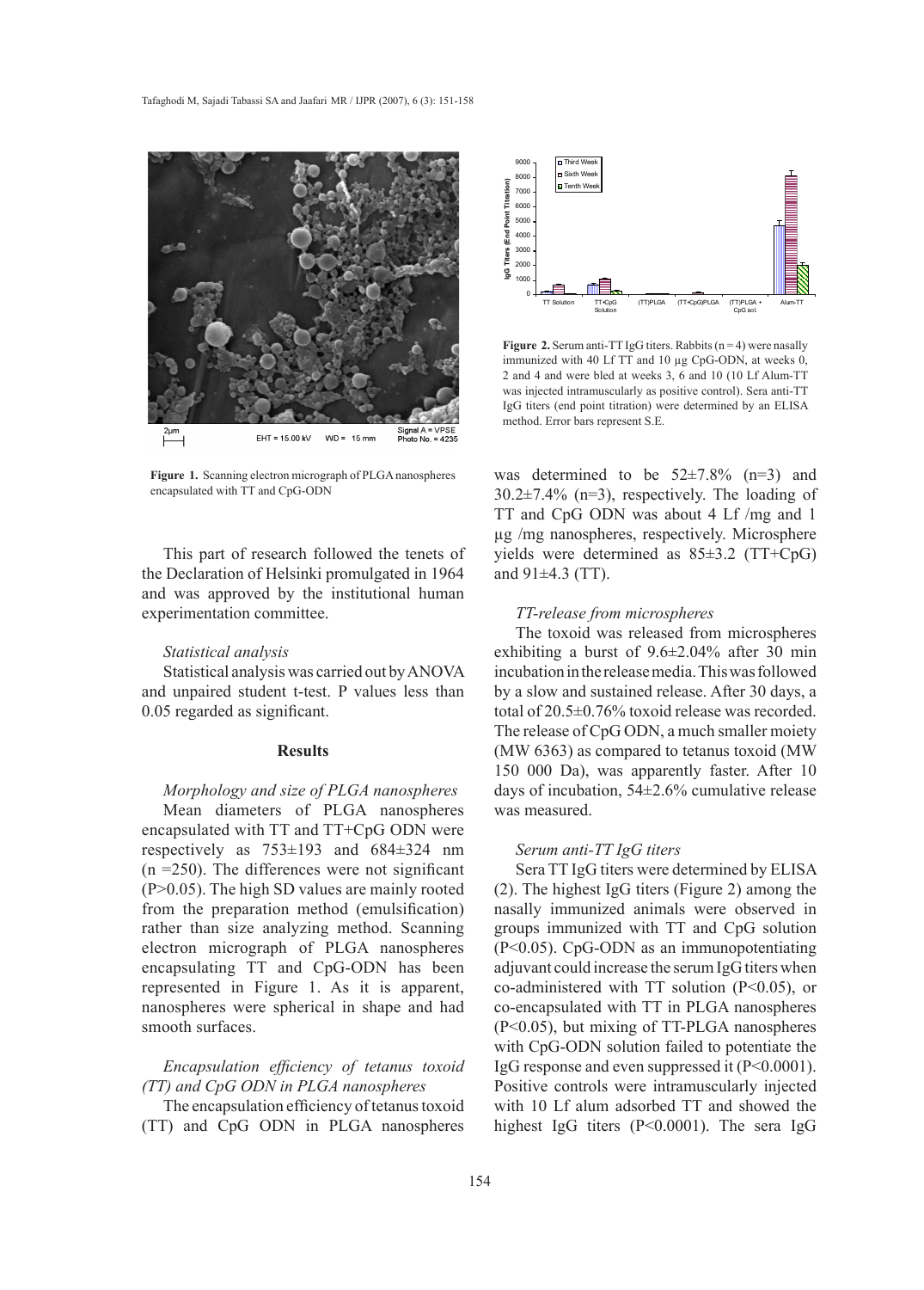

**Figure 3.** Nasal lavage anti-TT IgA titers. Rabbits  $(n = 4)$ were nasally immunized with 40 Lf TT and 10 µg CpG-ODN, at weeks 0, 2 and 4 and nasal lavages were collected at week 10 (10 Lf Alum-TT was injected intramuscularly as positive control). Lavages were pooled and Anti-TT IgA titers (end point titration) were determined by an ELISA method.

titers in animals nasally immunized with blank microspheres were not determined.

## *Nasal lavage anti-TT IgA titers*

Among the groups immunized with various formulations, the highest mucosal IgA titers were seen in animals immunized with nanospheres encapsulated with TT (Figure 3). Co-encapsulation of CpG-ODN with TT in PLGA nanospheres failed to increase the IgA titers, and even suppressed the response. Similarly when CpG-ODN was simply mixed with TT solution no change was seen in the mucosal IgA titers. Intramuscular injection of alum-TT, resulted the lowest sIgA titers, compared with nasally immunized animals. The lavage sIgA titers in animals nasally immunized with blank microspheres were not determined.

#### *Serum anti-TT antitoxin titers*

The highest antitoxin titers were induced with nasal administration of TT and CpG-ODN solution (P<0.05) (Figure 4). The antitoxin titers induced by nanosphere formulations was lower than that of solutions ( $P<0.05$ ). CpG-ODN as an immunomodulator adjuvant increased the antitoxin titers, both co-administered with TT solution or co-encapsulated with TT in PLGA nanospheres (P< 0.05). Nasal administration of blank PLGA nanospheres, as the negative control, resulted in zero antitoxin titer. Animals injected with 10 Lf alum-TT, as positive controls, showed higher antitoxin titers (4750, 8125 and 2000 IU/ml, in  $3<sup>rd</sup>$ , 6<sup>th</sup> and 10<sup>th</sup> weeks)



**Figure 4.** Serum anti-TT antitoxin titers. Rabbits  $(n = 4)$  were nasally immunized with 40 Lf TT and 10 µg CpG-ODN, at weeks 0, 2 and 4 and were bled at weeks 3, 6 and 10. Sera anti-TT antitoxin titers (AU/ml) were determined by toxin neutralization (TN) bioassay. Error bars represent S.E.

in comparison with nasally immunized animals  $(P<0.0001)$ .

#### *Hemolysis and nasal irritation*

Different concentrations of nanospheres were incubated with erythrocyte suspension but no hemolysis was occurred.

PLGA nanosphere suspension was nasally administered to 4 human volunteers, but no irritation was reported. There was no report of sneezing, coughing, stinging or burning sensation in the nose, immediately after administration and also in one week following up.

#### **Discussion**

The results presented herein indicate that intranasal administration of PLGA nanospheres encapsulated with tetanus toxoid (TT) failed to induce systemic immune responses. Animals immunized with TT-containing PLGA nanospheres showed lower systemic (P<0.001) and higher mucosal immune responses, compared to liquid formulations. Nanospheres encapsulated with TT+CpG-ODN produced higher serum IgG (P<0.05) and antitoxin titers and similar nasal lavage IgA titers, compared with TT-nanospheres. When solution of CpG-ODN was mixed with TT-nanospheres, the lowest systemic and mucosal immune responses were achieved. In a previous study (2), mice were subcutaneously immunized with PLGA nanospheres encapsulated with TT or TT+CpG-ODN. Co-encapsulation of TT with CpG-ODN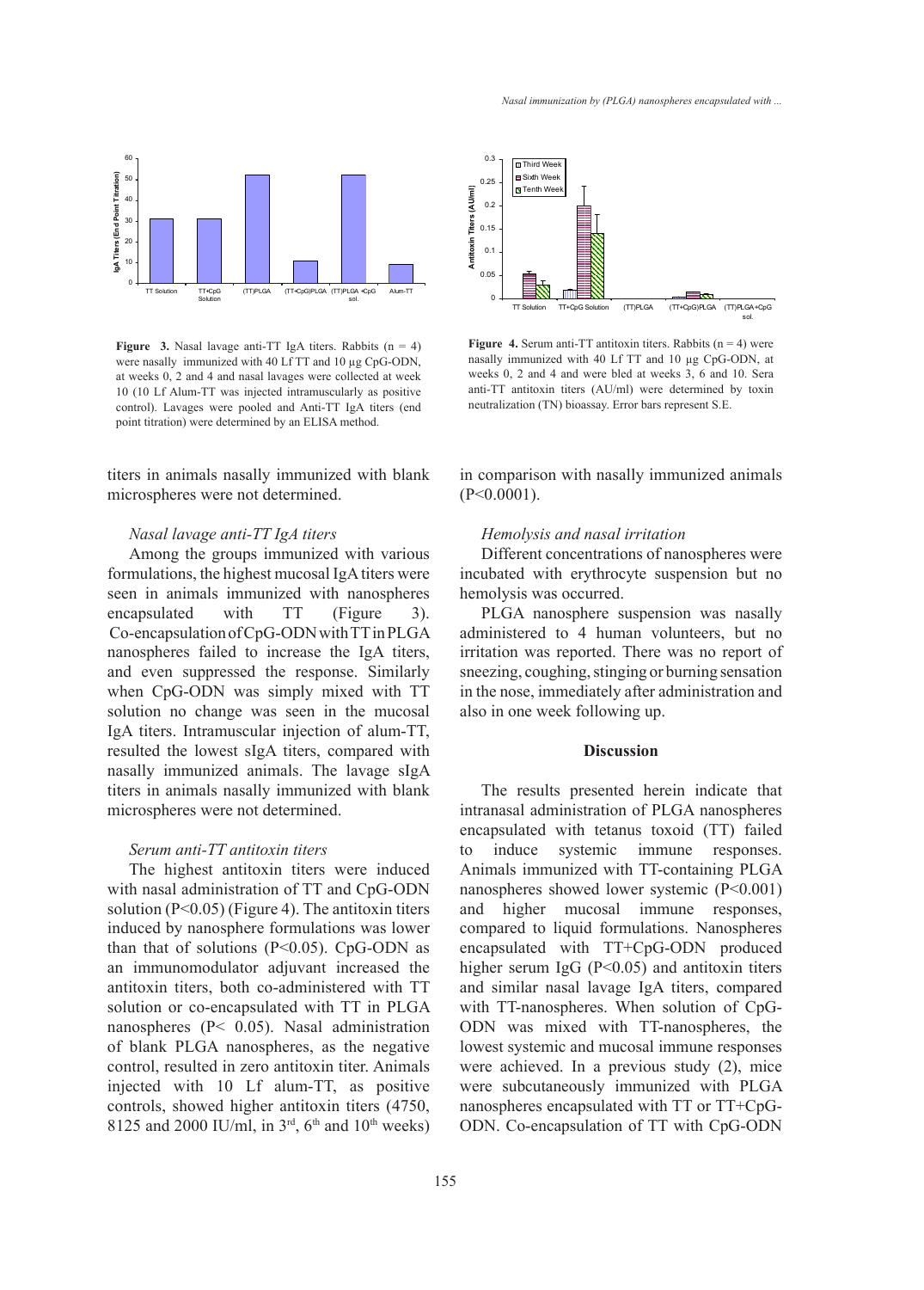in PLGA nanospheres was able to potentiate the systemic humoral and cellular immune responses (significantly higher IgG, IgG1, IgG2a, IgG2b and IFN-γ titers), when compared to TT-nanospheres and TT or TT+CpG solutions. However, mixing of TT-nanospheres with CpG-ODN solution, same as the present study, resulted in lower antibody titers than (TT) or (TT+CpG) nanospheres. In our another study with TT loaded liposomes, co-encapsulation of CpG-ODN could increase the serum IgG titers (7). It has also been shown that co-encapsulation of both CpG-ODN and antigens in the same delivery system or physical linkage of CpG-ODN to the antigen, highly increases the immune responses  $(23,24)$ . These results indicated that PLGA nanospheres not only act as carrier system but also by coencapsulation of antigen (TT) and adjuvant (CpG-ODN) and their co-delivery to the same APCs have an important role in the enhancement of immune responses (2).

Despite the expanding body of information concerning the uptake and distribution of microparticulate material following peroral administration, comparatively little is known about the fate of nasally delivered particulates (8). Some studies have demonstrated that nasally applied latex microspheres could rapidly enter the blood circulation, and hence access systemic immunoresponsive tissues in the spleen, indicating that microparticles are translocated through the nasal epithelium (25). Particles larger than 3 µm in diameter have been shown in humans to be retained in the nasal cavity when inhaled (26) and it has been observed in calves that tonsils could absorb resin particles of 1-5 µm in diameter (27). This absorption has been demonstrated in bovine pharyngeal tonsils to occur at the lymphoepithelium and the associated M cells (28). M-cells, thought to be the principal uptake site of particulate antigen, are found in the distal regions of the nose, the nasopharyngeal and palatine tonsils, and bronchial associated lymphoid tissues (BALT) in the lung (8).

It has been suggested that particle size may determine the type of the immune response elicited by vaccine-containing microspheres administered by the oral route. In this regard, microspheres less than 5 µm would be predicted to induce a predominantly circulating antibody response based on their propensity to disseminate to systemic lymphoid tissue. In contrast, microspheres greater than 5 µm would be predicted to raise predominantly a mucosal immune response because they remain in the IgA inductive environment of the Peyer's patches over the course of antigen release (29). In the present study, both (TT) and (TT+CpG) nanospheres could induce high mucosal immune responses. The same results were also obtained with alginate microspheres encapsulated with both TT and TT+CpG (4), and TT-loaded liposomes (7). But (TT) and (TT+CpG) PLGA nanospheres failed to potetiate the systemic immunity compared to TT and TT+CpG solution. Regards to the mean diameter of nanospheres (684±324 nm), the resulted responses (enhancement of mucosal responses and suppression of systemic responses) could be attributed to aggregation of nanospheres in suspending media and their failure in efficient interaction with M cells.

Other studies have shown that either a negative or a positive charge is better than a neutral charge in enhancing the interaction of microparticles with mucin and subsequent uptake by epithelial cells (30). Thus negatively charged PLGA microspheres could interact with mucosal surfaces more efficiently than neutral ones. Our previous gamma-scintigraphic study in human nose, has also shown that the PLGA microspheres have a high mucoadhesion potential. In that study we compared the clearance rate of alginate, PLGA and Sephadex microspheres from human nose and showed that the clearance half-life of PLGA microspheres in human nose is more than 4 hours (19).

Eyles et. al. (8) intranasally immunised groups of six mice with soluble or PLGA nanosphere encapsulated tetanus toxoid. Nasal instillation of nanospheres in 10 µl of buffer, generated statistically depressed (*P*<0.001) serum antitoxoid IgG responses in comparison to animals immunised with 10 or 50 µl of soluble vaccine, or 50 µl of nanosphere suspension.

At the present study lack of membrane toxicity and local irritation of PLGA nanospheres in human nose was studied. Different concentrations of blank PLGA nanospheres were incubated with human RBCs and no hemolysis was observed. This could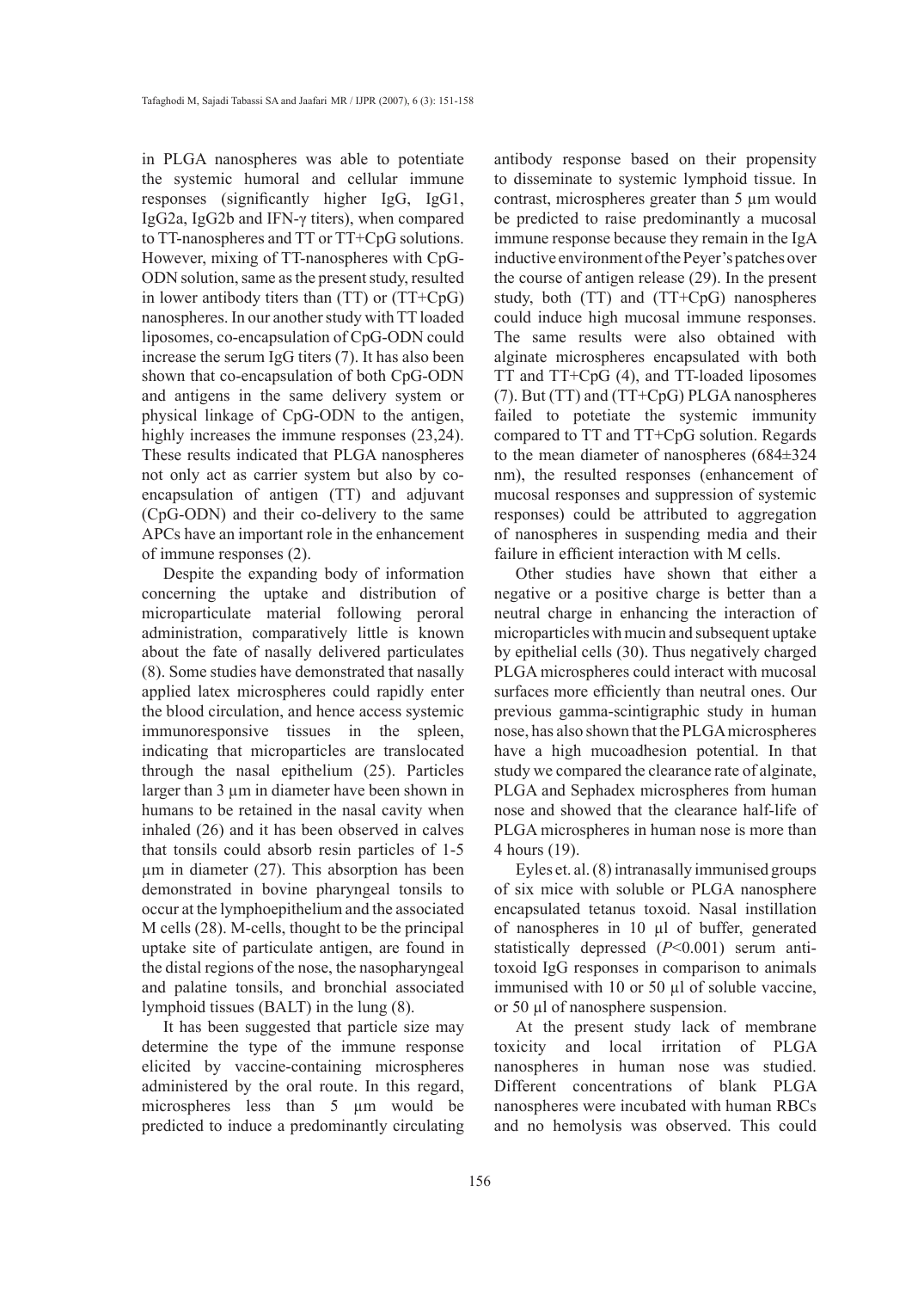be interpreted as a safety issue for PLGA nanospheres. Tolerability of nanospheres by the users is of high practical importance. Any local irritation aroused by nanospheres could result in sneezing and rhinorrhea; both of them could expel out the particles and decrease in drug delivery efficiency. Nasal application of blank PLGA nanospheres to 4 human volunteer didn't caused any local irritation. This finding could also demonstrate one safety aspect of PLGA nanospheres for practical use.

It is thought that soluble antigen is sampled by accessory cells in the pseudostratified respiratory epithelium. Thus in the case of vaccine formulations that consist of antigen(s) in solution, it is feasible that systemic responses may be generated by simple 'nose-drop' application (8). In the present study, administration of 40 Lf of TT solution as nasal drop, could induce systemic and mucosal immune responses. Regards to protective levels of tetanus antitoxin serum titers (0.01 AU/ml), administration of 40 Lf TT solution could result in protective levels of antitoxin. Co-administration of TT and CpG-ODN solution increased both serum IgG and antitoxin titers (P<0.01), but IgA titers in nasal lavages remained unchanged. In our previous study (2), s.c. injection of TT+CpG-ODN solution to mice induced higher humoral and cellular immune responses, compared to TT solution.

Intramuscular injection of alum-adsorbed TT which is the usual route of vaccination against tetanus, was also used as positive control. Rabbits immunized with alum-TT showed highest serum IgG and antitoxin titers (P<0.001), but as expected, parenteral immunization could not induce mucosal responses and the lowest IgA titers was seen in nasal lavages of this group (Figure 3).

## **Conclusion**

We showed that a strong mucosal IgA response could be induced in rabbits with intranasal administration of PLGA nanospheres encapsulated with TT. CpG-ODN as an immunomodulating adjuvant increased both the serum IgG and antitoxin titers either mixed with TT solution or co-encapsulated in nanospheres. Lack of membrane toxicity, as studied by a standard hemolysis test, and local irritation of PLGA nanospheres in human nose was also indicated for the first time.

#### **Acknowledgement**

This project was supported by a grant from Vice Chancellor for Research, Mashhad University of Medical Sciences (MUMS), Mashhad, Iran.

#### **References**

- Men Y, Thomasin C, Merkle HP, Gander B and (1) Corradin G. A single administration of tetanus toxoid in biodegradable microspheres elicits T cell and antibody responses similar or superior to those obtained with aluminum hydroxide. *Vaccine* (1995) 13: 683-689
- (2) Diwan M, Tafaghodi M and Samuel J. Enhancement of immune responses by co-delivery of a CpG oligodeoxynucleotide and tetanus toxoid in biodegradable nanospheres. *J. Control. Rel.* (2002) 85: 247-262.
- Tafaghodi M, Sajadi Tabasi SA and Jaafari MR. (3) Formulation and characterization and release studies of alginate microsphere encapsulated with tetanus toxoid. *J. Biomat. Sci. Polymer Ed.* (2006) 17: 909-924
- Tafaghodi M, Sajadi Tabasi SA and Jaafari MR. (4) Induction of systemic and mucosal immune responses by intranasal administration of alginate microspheres encapsulated with tetanus toxoid and CpG-ODN. *Int. J. Pharm.* (2006) 319:37-43
- (5) Sasiak AB, Bolgiano B, Crane DT, Hockley DJ, Corbel MJ and Sesardic D. Comparison of in vitro and in vivo methods to study stability of PLGA microencapsulated tetanus toxoid vaccines. *Vaccine* (2000) 19: 694-705
- (6) Jones DH, Corris S, McDonald S, Clegg JCS and Farrar GH. Poly(-lactide-co-glycolide)-encapsulated plasmid DNA elicits systemic and mucosal antibody responses to encoded protein after oral administration. *Vaccine* (1997) 15:814-817
- Tafaghodi M, Jaafari MR and Sajadi Tabasi SA. Nasal (7) immunization studies by liposomes encapsulated with tetanus toxoid and CpG-ODN. *Eur. J. Pharm. Biopharm.* (2006) 64: 138-145
- Eyles JE, Williamson ED and Alpar HO. Immunological (8) responses to nasal delivery of free and encapsulated tetanus toxoid: studies on the effect of vehicle volume. *Int. J. Pharm.* (1999) 189: 75-79
- (9) Krieg AM. The role of  $CpG$  motifs in innate immunity. *Cur. Opin. Immunol.* (2000) 12: 35-43
- (10) McCluskie MJ, Weeratna RD, Krieg AM and Davis HL. CpG DNA is an effective oral adjuvant to protein antigens in mice. *Vaccine* (2000) 19: 950-957
- $(11)$  Scheule RK. The role of CpG motifs in immunostimulation and gene therapy. *Adv. Drug Deliv.*